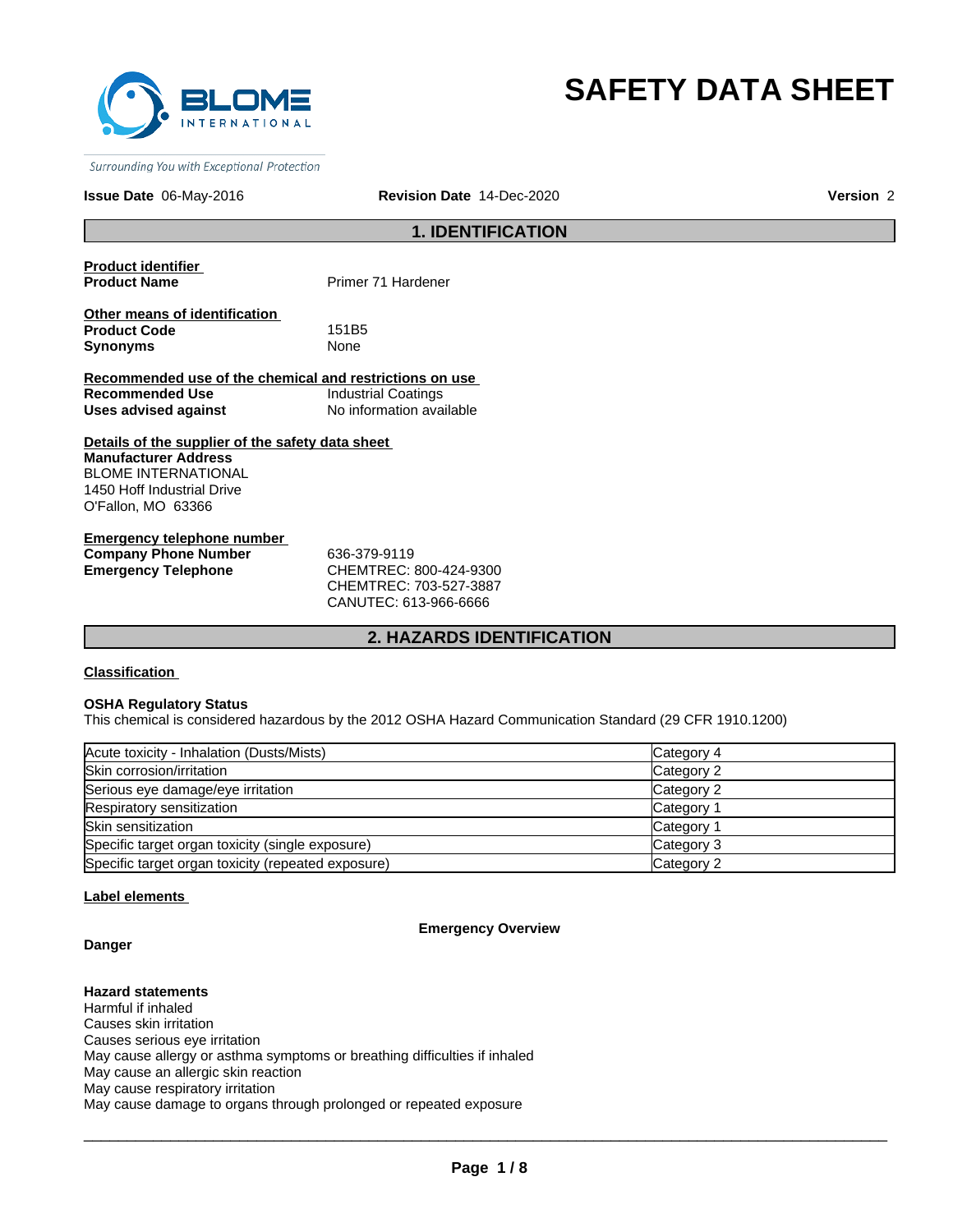

**Appearance** viscous **Physical state** liquid **Odor** Aromatic

 $\overline{\phantom{a}}$  ,  $\overline{\phantom{a}}$  ,  $\overline{\phantom{a}}$  ,  $\overline{\phantom{a}}$  ,  $\overline{\phantom{a}}$  ,  $\overline{\phantom{a}}$  ,  $\overline{\phantom{a}}$  ,  $\overline{\phantom{a}}$  ,  $\overline{\phantom{a}}$  ,  $\overline{\phantom{a}}$  ,  $\overline{\phantom{a}}$  ,  $\overline{\phantom{a}}$  ,  $\overline{\phantom{a}}$  ,  $\overline{\phantom{a}}$  ,  $\overline{\phantom{a}}$  ,  $\overline{\phantom{a}}$ 

## **Precautionary Statements - Prevention**

Obtain special instructions before use Do not handle until all safety precautions have been read and understood Use personal protective equipment as required Use only outdoors or in a well-ventilated area Wash face, hands and any exposed skin thoroughly after handling In case of inadequate ventilation wear respiratory protection Contaminated work clothing should not be allowed out of the workplace Wear protective gloves Do not breathe dust/fume/gas/mist/vapors/spray

## **Precautionary Statements - Response**

IF exposed or concerned: Get medical advice/attention IF IN EYES: Rinse cautiously with water for several minutes. Remove contact lenses, if present and easy to do. Continue rinsing If eye irritation persists: Get medical advice/attention IF ON SKIN: Wash with plenty of soap and water Take off contaminated clothing and wash before reuse If skin irritation or rash occurs: Get medical advice/attention IF INHALED: Remove victim to fresh air and keep at rest in a position comfortable for breathing If experiencing respiratory symptoms: Call a POISON CENTER or doctor/physician

## **Precautionary Statements - Storage**

Store locked up Store in a well-ventilated place. Keep container tightly closed

## **Precautionary Statements - Disposal**

Dispose of contents/container to an approved waste disposal plant

## **Hazards not otherwise classified (HNOC)**

Not applicable

# **Other Information**

Not applicable.

#### **Unknown acute toxicity**

0% of the mixture consists of ingredient(s) of unknown toxicity

# **3. COMPOSITION/INFORMATION ON INGREDIENTS**

#### **Substance**

| <b>Chemical Name</b>                                      | <b>CAS No</b> | Weight-%  |
|-----------------------------------------------------------|---------------|-----------|
| Ilsocyanic acid, polymethylenepolyphenylene ester *       | 9016-87-9     | $30 - 60$ |
| 4,4-Methylenediphenyl diisocyanate *                      | 101-68-8      | $30 - 60$ |
| Benzene,<br>1-isocyanato-2-[(4-isocyanatophenyl)methyl]-* | 5873-54-1     | - ئ       |

\*The exact percentage (concentration) of composition has been withheld as a trade secret.

 $\overline{\phantom{a}}$  ,  $\overline{\phantom{a}}$  ,  $\overline{\phantom{a}}$  ,  $\overline{\phantom{a}}$  ,  $\overline{\phantom{a}}$  ,  $\overline{\phantom{a}}$  ,  $\overline{\phantom{a}}$  ,  $\overline{\phantom{a}}$  ,  $\overline{\phantom{a}}$  ,  $\overline{\phantom{a}}$  ,  $\overline{\phantom{a}}$  ,  $\overline{\phantom{a}}$  ,  $\overline{\phantom{a}}$  ,  $\overline{\phantom{a}}$  ,  $\overline{\phantom{a}}$  ,  $\overline{\phantom{a}}$ 

# **4. FIRST AID MEASURES**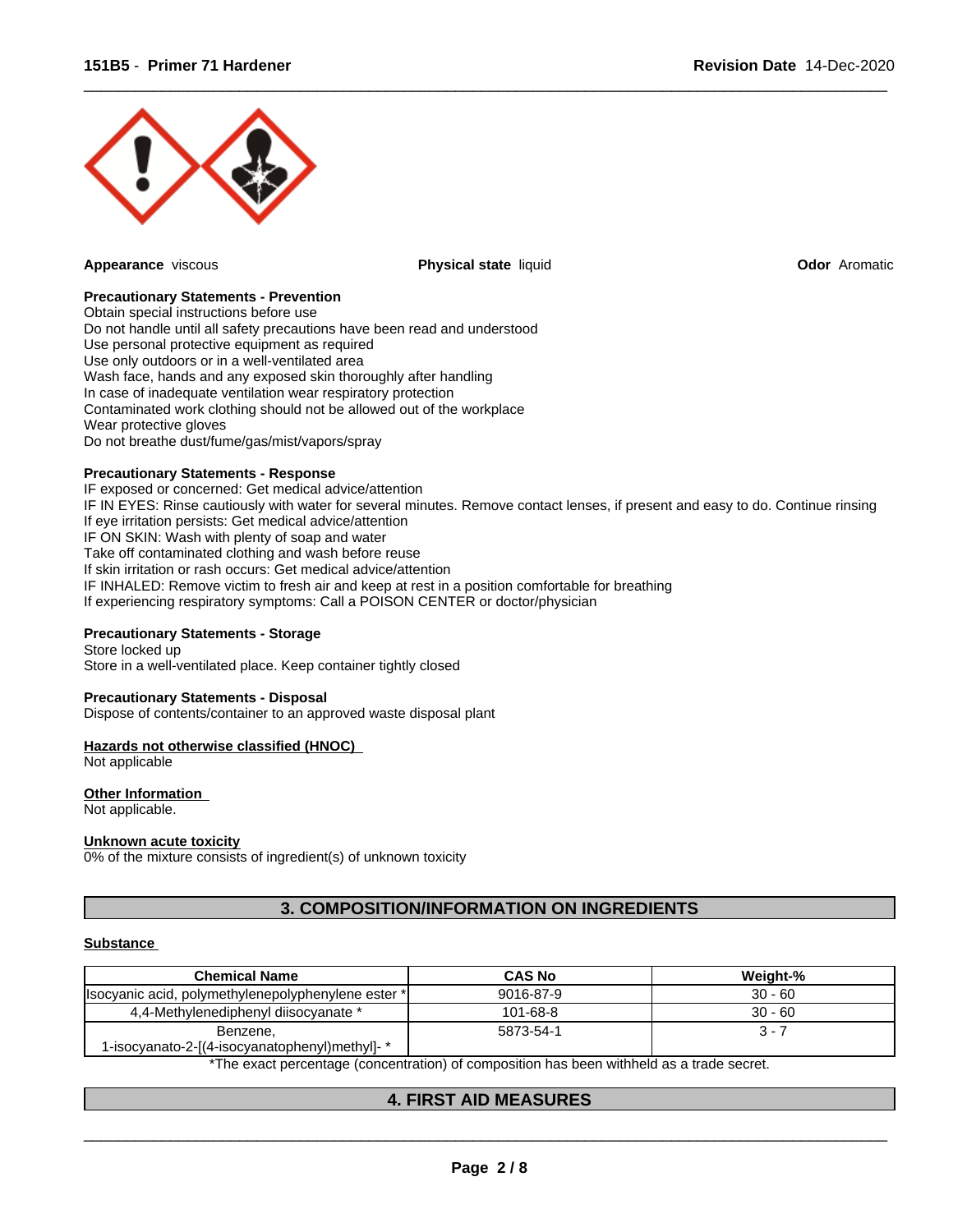#### **Description of first aid measures**

| <b>General advice</b>                                                      | In case of accident or unwellness, seek medical advice immediately (show directions for<br>use or safety data sheet if possible). If symptoms persist, call a physician.                                            |  |
|----------------------------------------------------------------------------|---------------------------------------------------------------------------------------------------------------------------------------------------------------------------------------------------------------------|--|
| Eye contact                                                                | Call a physician immediately. Immediately flush with plenty of water. After initial flushing,<br>remove any contact lenses and continue flushing for at least 15 minutes. If symptoms<br>persist, call a physician. |  |
| <b>Skin contact</b>                                                        | Wash contaminated clothing before reuse. Wash off immediately with plenty of water. If<br>symptoms persist, call a physician.                                                                                       |  |
| <b>Inhalation</b>                                                          | Immediate medical attention is required. Move victim to fresh air. Administer oxygen if<br>breathing is difficult. If breathing is irregular or stopped, administer artificial respiration.                         |  |
| Ingestion                                                                  | Call a physician or poison control center immediately. Do NOT induce vomiting. Drink<br>plenty of water. Never give anything by mouth to an unconscious person.                                                     |  |
| Self-protection of the first aider                                         | Ensure that medical personnel are aware of the material(s) involved and take precautions to<br>protect themselves.                                                                                                  |  |
| Most important symptoms and effects, both acute and delayed                |                                                                                                                                                                                                                     |  |
| <b>Symptoms</b>                                                            | May cause allergy or asthma symptoms or breathing difficulties if inhaled. May cause<br>allergic skin reaction.                                                                                                     |  |
| Indication of any immediate medical attention and special treatment needed |                                                                                                                                                                                                                     |  |
| Note to physicians                                                         | May cause sensitization in susceptible persons. Treat symptomatically.                                                                                                                                              |  |

 $\overline{\phantom{a}}$  ,  $\overline{\phantom{a}}$  ,  $\overline{\phantom{a}}$  ,  $\overline{\phantom{a}}$  ,  $\overline{\phantom{a}}$  ,  $\overline{\phantom{a}}$  ,  $\overline{\phantom{a}}$  ,  $\overline{\phantom{a}}$  ,  $\overline{\phantom{a}}$  ,  $\overline{\phantom{a}}$  ,  $\overline{\phantom{a}}$  ,  $\overline{\phantom{a}}$  ,  $\overline{\phantom{a}}$  ,  $\overline{\phantom{a}}$  ,  $\overline{\phantom{a}}$  ,  $\overline{\phantom{a}}$ 

# **5. FIRE-FIGHTING MEASURES**

# **Suitable extinguishing media**

Use extinguishing measures that are appropriate to local circumstances and the surrounding environment.

**Unsuitable extinguishing media** CAUTION: Use of water spray when fighting fire may be inefficient.

#### **Specific hazards arising from the chemical**

Thermal decomposition can lead to release of irritating and toxic gases and vapors.

**Explosion data Sensitivity to Mechanical Impact** None. **Sensitivity to Static Discharge** None.

#### **Protective equipment and precautions for firefighters**

As in any fire, wear self-contained breathing apparatus pressure-demand, MSHA/NIOSH (approved or equivalent) and full protective gear.

# **6. ACCIDENTAL RELEASE MEASURES**

#### **Personal precautions, protective equipment and emergency procedures**

| <b>Personal precautions</b> | Evacuate personnel to safe areas. Do not touch or walk through spilled material. Use<br>personal protective equipment as required. |
|-----------------------------|------------------------------------------------------------------------------------------------------------------------------------|
|                             |                                                                                                                                    |

**Environmental precautions** 

**Environmental precautions** Prevent further leakage or spillage if safe to do so. Prevent product from entering drains. Do not flush into surface water or sanitary sewer system.

# **Methods and material for containment and cleaning up**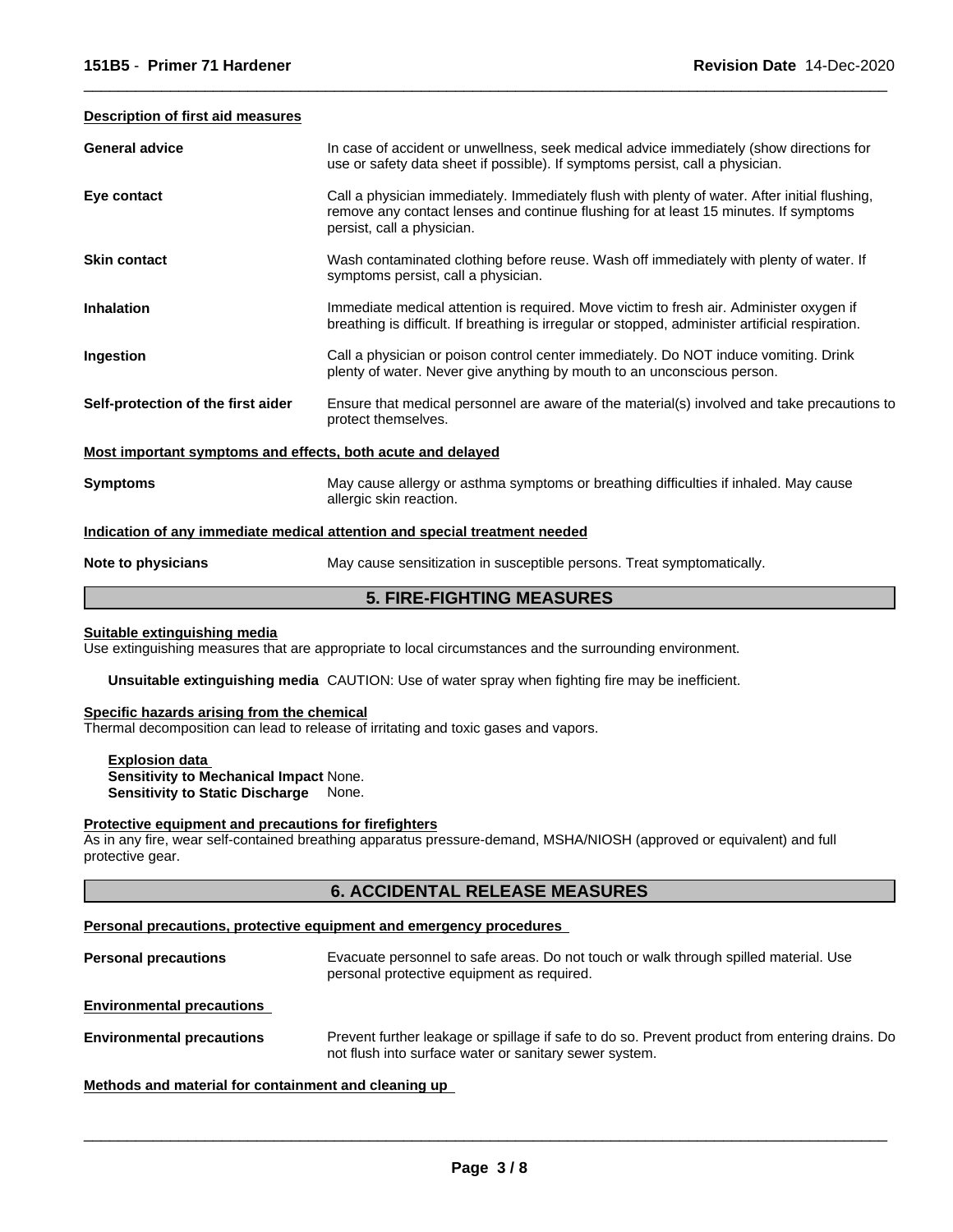| <b>Methods for containment</b> | If possible, turn leaking containers so that gas escapes rather than liquid. Absorb spill with<br>inert material (e.g. dry sand or earth), then place in a chemical waste container. Transport<br>to well ventilated area and treat with neutralizing solution: mixture of 80% water and 20%<br>non-ionic surfactant Tergitol TMN-10; or 90% water, 3-8% concentrated ammonia and 2%<br>detergent. Add about 10 parts of neutralizer per part of isocyanate, with mixing. Allow<br>substance to evaporate. |
|--------------------------------|------------------------------------------------------------------------------------------------------------------------------------------------------------------------------------------------------------------------------------------------------------------------------------------------------------------------------------------------------------------------------------------------------------------------------------------------------------------------------------------------------------|
| Methods for cleaning up        | Do not direct water at spill or source of leak. Decontaminate floor with decontamination<br>solution letting stand for at least 15 minutes.                                                                                                                                                                                                                                                                                                                                                                |
|                                |                                                                                                                                                                                                                                                                                                                                                                                                                                                                                                            |

# **7. HANDLING AND STORAGE**

# **Precautions for safe handling**

| Advice on safe handling | Avoid contact with skin, eyes or clothing. Ensure adequate ventilation, especially in |
|-------------------------|---------------------------------------------------------------------------------------|
|                         | confined areas. Avoid breathing vapors or mists.                                      |

# **Conditions for safe storage, including any incompatibilities**

| <b>Storage Conditions</b> | Keep containers tightly closed in a cool, well-ventilated place. |
|---------------------------|------------------------------------------------------------------|
|                           |                                                                  |

**Incompatible materials** Water. Alcohols. Strong bases. Strong oxidizing agents. Finely powdered metals.

 $\overline{\phantom{a}}$  ,  $\overline{\phantom{a}}$  ,  $\overline{\phantom{a}}$  ,  $\overline{\phantom{a}}$  ,  $\overline{\phantom{a}}$  ,  $\overline{\phantom{a}}$  ,  $\overline{\phantom{a}}$  ,  $\overline{\phantom{a}}$  ,  $\overline{\phantom{a}}$  ,  $\overline{\phantom{a}}$  ,  $\overline{\phantom{a}}$  ,  $\overline{\phantom{a}}$  ,  $\overline{\phantom{a}}$  ,  $\overline{\phantom{a}}$  ,  $\overline{\phantom{a}}$  ,  $\overline{\phantom{a}}$ 

# **8. EXPOSURE CONTROLS/PERSONAL PROTECTION**

# **Control parameters**

# **Exposure Guidelines** .

| <b>Chemical Name</b>                 | <b>ACGIH TLV</b> | <b>OSHA PEL</b>               | <b>NIOSH IDLH</b>                       |
|--------------------------------------|------------------|-------------------------------|-----------------------------------------|
| [4,4-Methylenediphenyl diisocyanate] | TWA: 0.005 ppm   | Ceiling: 0.02 ppm             | IDLH: $75 \text{ mg/m}^3$               |
| 101-68-8                             |                  | Ceiling: $0.2 \text{ mg/m}^3$ | Ceiling: 0.020 ppm 10 min               |
|                                      |                  |                               | Ceiling: $0.2 \text{ mg/m}^3$<br>10 min |
|                                      |                  |                               | TWA: 0.005 ppm                          |
|                                      |                  |                               | TWA: $0.05 \text{ mg/m}^3$              |

# **Appropriate engineering controls**

| <b>Engineering Controls</b> | Showers              |  |
|-----------------------------|----------------------|--|
|                             | Eyewash stations     |  |
|                             | Ventilation systems. |  |

# **Individual protection measures, such as personal protective equipment**

| <b>Eye/face protection</b>            | Wear safety glasses with side shields (or goggles).                                                                                                                                                                                                                                                                              |
|---------------------------------------|----------------------------------------------------------------------------------------------------------------------------------------------------------------------------------------------------------------------------------------------------------------------------------------------------------------------------------|
| Skin and body protection              | Wear protective gloves and protective clothing.                                                                                                                                                                                                                                                                                  |
| <b>Respiratory protection</b>         | If exposure limits are exceeded or irritation is experienced, NIOSH/MSHA approved<br>respiratory protection should be worn. Positive-pressure supplied air respirators may be<br>required for high airborne contaminant concentrations. Respiratory protection must be<br>provided in accordance with current local regulations. |
| <b>General Hygiene Considerations</b> | Handle in accordance with good industrial hygiene and safety practice.                                                                                                                                                                                                                                                           |

# **9. PHYSICAL AND CHEMICAL PROPERTIES**

**Information on basic physical and chemical properties**

| <b>Physical state</b> | liauid         |
|-----------------------|----------------|
| Appearance            | <b>VISCOUS</b> |
| Color                 | brown          |

| iiyuiu        |
|---------------|
| <b>VISCOU</b> |
| brown         |
|               |

 $\overline{\phantom{a}}$  ,  $\overline{\phantom{a}}$  ,  $\overline{\phantom{a}}$  ,  $\overline{\phantom{a}}$  ,  $\overline{\phantom{a}}$  ,  $\overline{\phantom{a}}$  ,  $\overline{\phantom{a}}$  ,  $\overline{\phantom{a}}$  ,  $\overline{\phantom{a}}$  ,  $\overline{\phantom{a}}$  ,  $\overline{\phantom{a}}$  ,  $\overline{\phantom{a}}$  ,  $\overline{\phantom{a}}$  ,  $\overline{\phantom{a}}$  ,  $\overline{\phantom{a}}$  ,  $\overline{\phantom{a}}$ 

**Odor threshold** No information available **Appearance** viscous **Odor** Aromatic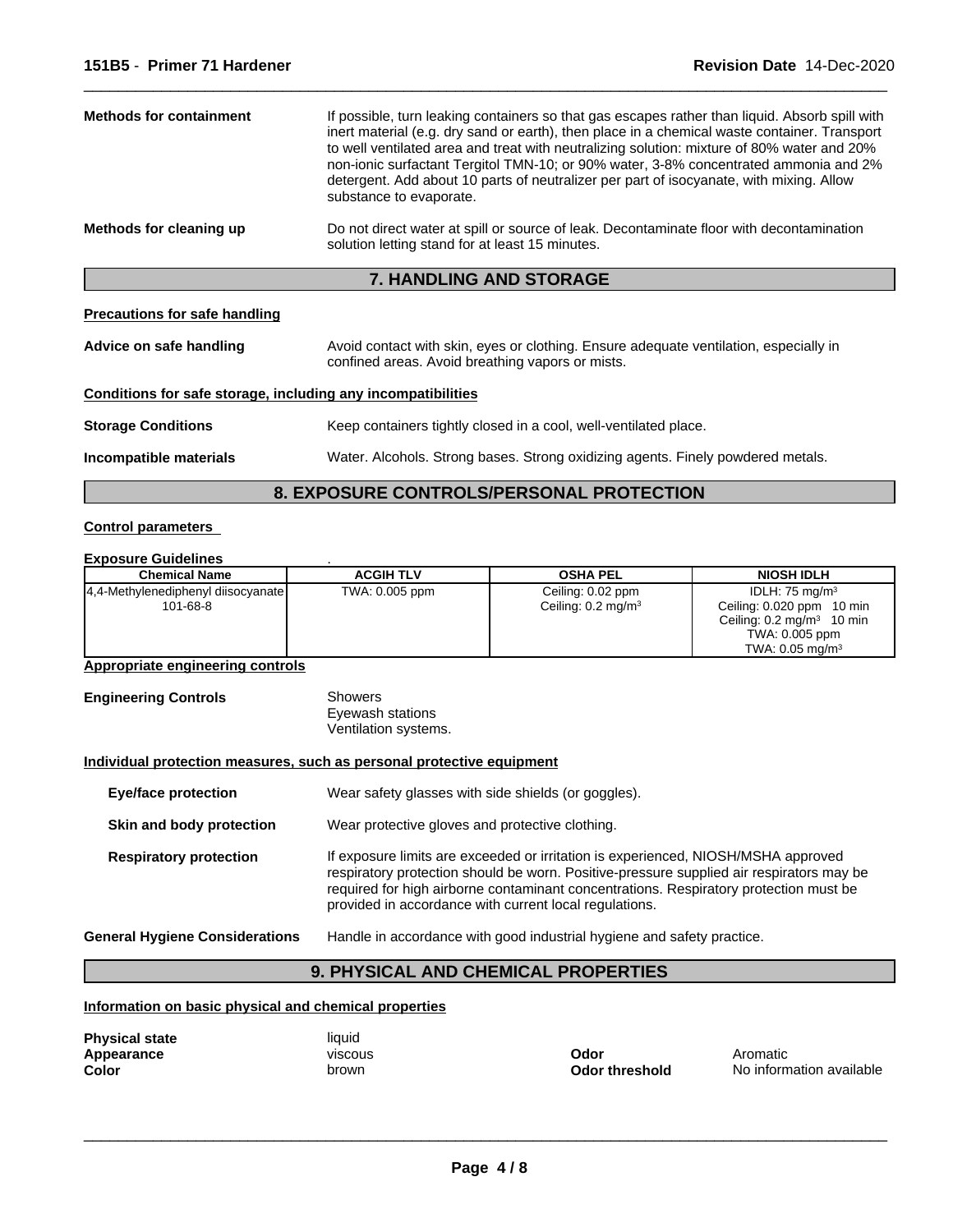| <b>Property</b>                  | Values                      | Remarks • Method |
|----------------------------------|-----------------------------|------------------|
| рH                               | No information available    |                  |
| Melting point / freezing point   | No information available    |                  |
| Boiling point / boiling range    | No information available    |                  |
| <b>Flash point</b>               | 198 °C / 388.4 °F           |                  |
| <b>Evaporation rate</b>          | No information available    |                  |
| Flammability (solid, gas)        | No information available    |                  |
| <b>Flammability Limit in Air</b> |                             |                  |
| <b>Upper flammability limit:</b> | No information available    |                  |
| Lower flammability limit:        | No information available    |                  |
| Vapor pressure                   | $-0$                        |                  |
| Vapor density                    | No information available    |                  |
| <b>Relative density</b>          | 1.234                       |                  |
| <b>Water solubility</b>          | insoluble Reacts with water |                  |
| Solubility in other solvents     | No information available    |                  |
| <b>Partition coefficient</b>     | No information available    |                  |
| <b>Autoignition temperature</b>  | No information available    |                  |
| <b>Decomposition temperature</b> | No information available    |                  |
| <b>Kinematic viscosity</b>       | No information available    |                  |
| <b>Dynamic viscosity</b>         | 150-250 mPa s               |                  |
| <b>Explosive properties</b>      | No information available    |                  |
| <b>Oxidizing properties</b>      | No information available    |                  |
| <b>Other Information</b>         |                             |                  |

**Softening point** No information available **Molecular weight** No information available **VOC Content (%)** No information available<br>
Density No information available **Density Density Density Bulk density Research American** No information available **No information available** 

# **10. STABILITY AND REACTIVITY**

 $\overline{\phantom{a}}$  ,  $\overline{\phantom{a}}$  ,  $\overline{\phantom{a}}$  ,  $\overline{\phantom{a}}$  ,  $\overline{\phantom{a}}$  ,  $\overline{\phantom{a}}$  ,  $\overline{\phantom{a}}$  ,  $\overline{\phantom{a}}$  ,  $\overline{\phantom{a}}$  ,  $\overline{\phantom{a}}$  ,  $\overline{\phantom{a}}$  ,  $\overline{\phantom{a}}$  ,  $\overline{\phantom{a}}$  ,  $\overline{\phantom{a}}$  ,  $\overline{\phantom{a}}$  ,  $\overline{\phantom{a}}$ 

**Reactivity**  No data available

#### **Chemical stability** Stable under recommended storage conditions.

**Possibility of Hazardous Reactions**

None under normal processing.

**Hazardous polymerization** Hazardous polymerization may occur.

## **Conditions to avoid**

Keep from any possible contact with water. Extremes of temperature and direct sunlight. Storage near to reactive materials. **Incompatible materials**

Water. Alcohols. Strong bases. Strong oxidizing agents. Finely powdered metals.

# **Hazardous Decomposition Products**

Carbon monoxide. Carbon dioxide (CO2). Nitrogen oxides (NOx). Hydrogen cyanide. Thermal decomposition can lead to release of irritating and toxic gases and vapors.

# **11. TOXICOLOGICAL INFORMATION**

# **Information on likely routes of exposure**

# **Product Information**

| <b>Inhalation</b>   | May cause irritation of respiratory tract. May cause sensitization by inhalation. Harmful by<br>inhalation. |
|---------------------|-------------------------------------------------------------------------------------------------------------|
| Eye contact         | Irritating to eyes.                                                                                         |
| <b>Skin contact</b> | Repeated or prolonged skin contact may cause allergic reactions with susceptible persons.                   |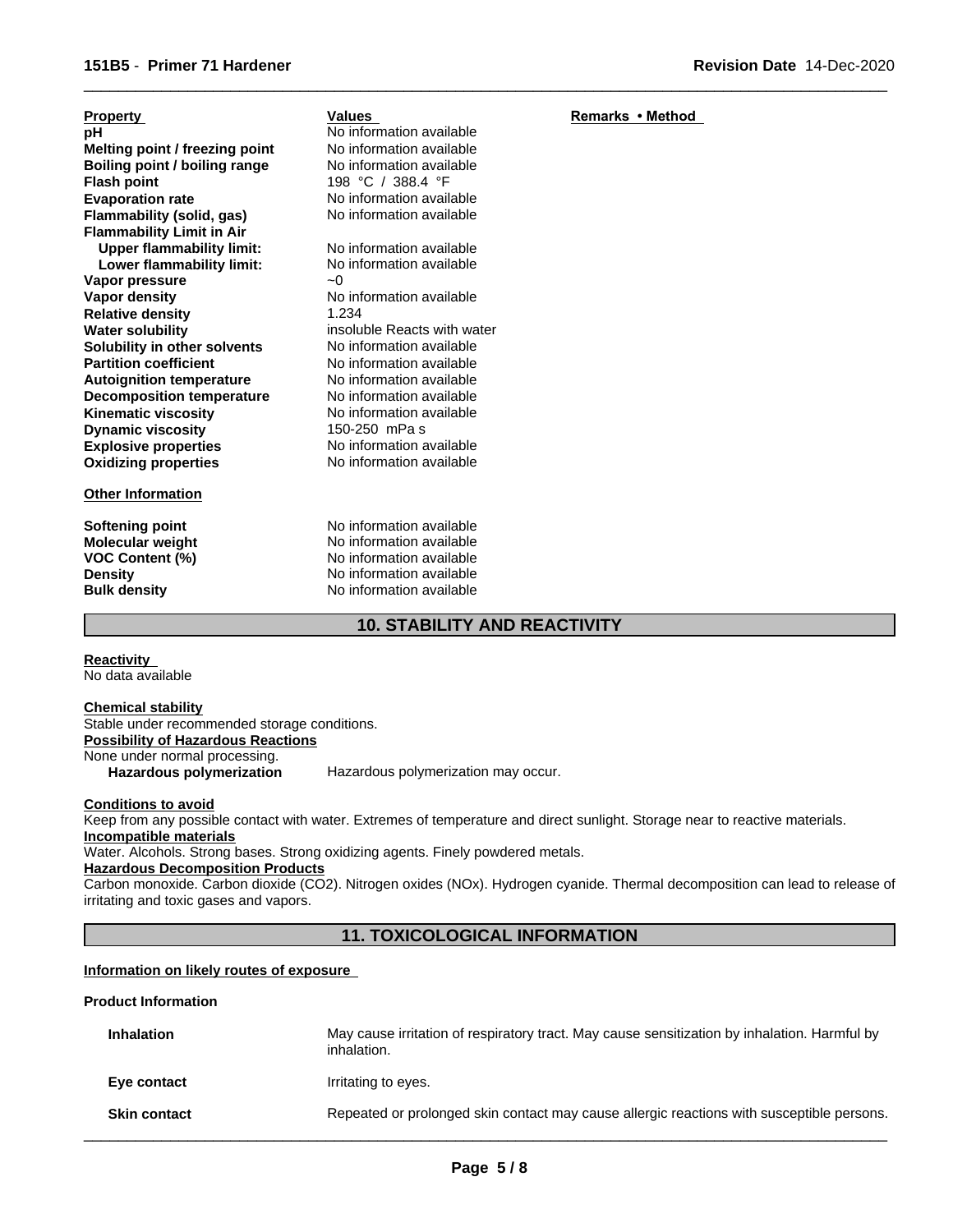Irritating to skin.

**Ingestion** Based on available data, the classification criteria are not met.

 $\overline{\phantom{a}}$  ,  $\overline{\phantom{a}}$  ,  $\overline{\phantom{a}}$  ,  $\overline{\phantom{a}}$  ,  $\overline{\phantom{a}}$  ,  $\overline{\phantom{a}}$  ,  $\overline{\phantom{a}}$  ,  $\overline{\phantom{a}}$  ,  $\overline{\phantom{a}}$  ,  $\overline{\phantom{a}}$  ,  $\overline{\phantom{a}}$  ,  $\overline{\phantom{a}}$  ,  $\overline{\phantom{a}}$  ,  $\overline{\phantom{a}}$  ,  $\overline{\phantom{a}}$  ,  $\overline{\phantom{a}}$ 

| <b>Chemical Name</b>                                                | Oral LD50                                     | Dermal LD50                                     | <b>Inhalation LC50</b>              |
|---------------------------------------------------------------------|-----------------------------------------------|-------------------------------------------------|-------------------------------------|
| Ilsocyanic acid,<br>polymethylenepolyphenylene ester<br>  9016-87-9 | $= 49$ g/kg (Rat)                             | $> 9.4$ g/kg (Rabbit) $> 9400$ mg/kg<br>Rabbit) | $= 490$ mg/m <sup>3</sup> (Rat) 4 h |
| 4,4-Methylenediphenyl diisocyanate<br>101-68-8                      | $= 31600$ mg/kg (Rat) = 9200<br>$mg/kg$ (Rat) |                                                 | $=$ 369 mg/m <sup>3</sup> (Rat) 4 h |

## **Information on toxicological effects**

**Symptoms** May cause an allergic skin reaction. Redness.

#### **Delayed and immediate effects as well as chronic effects from short and long-term exposure**

| <b>Sensitization</b><br>Germ cell mutagenicity                                                   | May cause sensitization by inhalation. May cause sensitization by skin contact.<br>Based on available data, the classification criteria are not met.<br>The table below indicates whether each agency has listed any ingredient as a carcinogen. |                                                                                                                                                                                                                                                                                            |            |             |  |
|--------------------------------------------------------------------------------------------------|--------------------------------------------------------------------------------------------------------------------------------------------------------------------------------------------------------------------------------------------------|--------------------------------------------------------------------------------------------------------------------------------------------------------------------------------------------------------------------------------------------------------------------------------------------|------------|-------------|--|
| Carcinogenicity                                                                                  |                                                                                                                                                                                                                                                  |                                                                                                                                                                                                                                                                                            |            |             |  |
| <b>Chemical Name</b><br>Ilsocyanic acid,<br>polymethylenepolyphenylen<br>le ester<br>l 9016-87-9 | <b>ACGIH</b>                                                                                                                                                                                                                                     | <b>IARC</b><br>Group 3                                                                                                                                                                                                                                                                     | <b>NTP</b> | <b>OSHA</b> |  |
| 4,4-Methylenediphenyl<br>diisocyanate<br>101-68-8                                                |                                                                                                                                                                                                                                                  | Group 3                                                                                                                                                                                                                                                                                    |            |             |  |
| <b>Reproductive toxicity</b>                                                                     | IARC (International Agency for Research on Cancer)<br>Group 3 - Not Classifiable as to Carcinogenicity in Humans                                                                                                                                 | Based on available data, the classification criteria are not met.                                                                                                                                                                                                                          |            |             |  |
| <b>STOT - single exposure</b><br><b>STOT - repeated exposure</b><br><b>Chronic toxicity</b>      |                                                                                                                                                                                                                                                  | Based on available data, the classification criteria are not met.<br>Causes damage to organs through prolonged or repeated exposure.<br>Repeated or prolonged exposure may cause central nervous system damage. Repeated or<br>prolonged contact causes sensitization, asthma and eczemas. |            |             |  |
| <b>Target Organ Effects</b><br><b>Aspiration hazard</b>                                          | Respiratory system, Eyes, Skin, Central nervous system.<br>Based on available data, the classification criteria are not met.                                                                                                                     |                                                                                                                                                                                                                                                                                            |            |             |  |

**Numerical measures of toxicity - Product Information** 

**The following values are calculated based on chapter 3.1 of the GHS document** .

| ATEmix (oral)                 | 18.281.00          |
|-------------------------------|--------------------|
| ATEmix (dermal)               | 17.108.00          |
| ATEmix (inhalation-dust/mist) | 3.30 18282 17094 4 |

# **12. ECOLOGICAL INFORMATION**

# **Ecotoxicity**

None known

# **Persistence and degradability**

No information available.

# **Bioaccumulation**

No information available.

# **Other adverse effects**

No information available

# **13. DISPOSAL CONSIDERATIONS**

# **Waste treatment methods** \_\_\_\_\_\_\_\_\_\_\_\_\_\_\_\_\_\_\_\_\_\_\_\_\_\_\_\_\_\_\_\_\_\_\_\_\_\_\_\_\_\_\_\_\_\_\_\_\_\_\_\_\_\_\_\_\_\_\_\_\_\_\_\_\_\_\_\_\_\_\_\_\_\_\_\_\_\_\_\_\_\_\_\_\_\_\_\_\_\_\_\_\_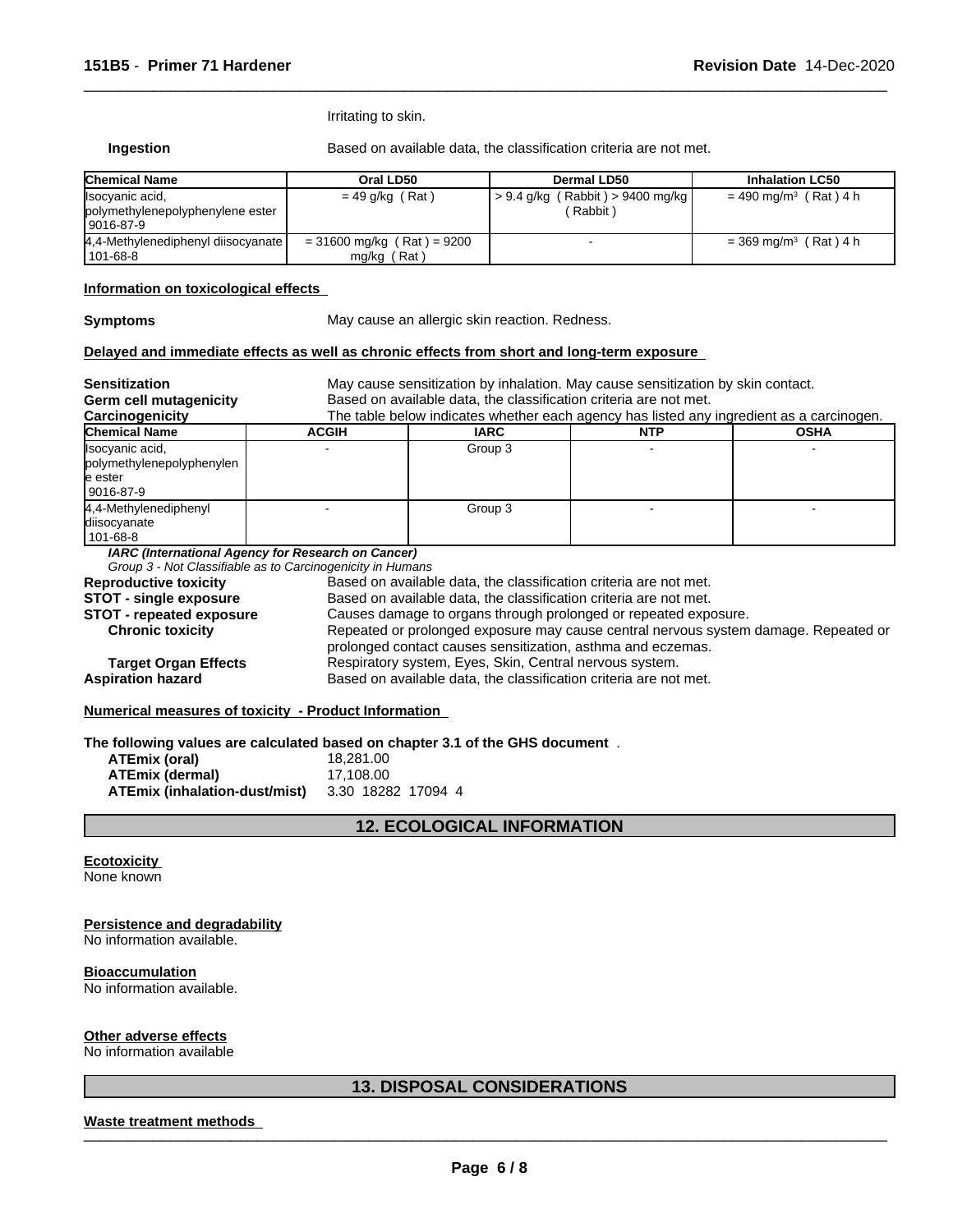| Disposal of wastes     | Disposal should be in accordance with applicable regional, national and local laws and<br>regulations. |
|------------------------|--------------------------------------------------------------------------------------------------------|
| Contaminated packaging | Do not reuse container.                                                                                |

 $\overline{\phantom{a}}$  ,  $\overline{\phantom{a}}$  ,  $\overline{\phantom{a}}$  ,  $\overline{\phantom{a}}$  ,  $\overline{\phantom{a}}$  ,  $\overline{\phantom{a}}$  ,  $\overline{\phantom{a}}$  ,  $\overline{\phantom{a}}$  ,  $\overline{\phantom{a}}$  ,  $\overline{\phantom{a}}$  ,  $\overline{\phantom{a}}$  ,  $\overline{\phantom{a}}$  ,  $\overline{\phantom{a}}$  ,  $\overline{\phantom{a}}$  ,  $\overline{\phantom{a}}$  ,  $\overline{\phantom{a}}$ 

# **14. TRANSPORT INFORMATION**

| <b>DOT</b>  | Not regulated |
|-------------|---------------|
| <b>TDG</b>  | Not regulated |
| <b>IATA</b> | Not regulated |
| <b>IMDG</b> | Not regulated |

# **15. REGULATORY INFORMATION**

| <b>International Inventories</b> |          |
|----------------------------------|----------|
| TSCA                             | Complies |
| <b>DSL/NDSL</b>                  | Complies |
| <b>EINECS/ELINCS</b>             | Complies |
| IECSC                            | Complies |
| KECL                             | Complies |
| PICCS                            | Complies |
| AICS                             | Complies |
|                                  |          |

**Legend:** 

**TSCA** - United States Toxic Substances Control Act Section 8(b) Inventory

**DSL/NDSL** - Canadian Domestic Substances List/Non-Domestic Substances List

**EINECS/ELINCS** - European Inventory of Existing Chemical Substances/European List of Notified Chemical Substances

**ENCS** - Japan Existing and New Chemical Substances

**IECSC** - China Inventory of Existing Chemical Substances

**KECL** - Korean Existing and Evaluated Chemical Substances

**PICCS** - Philippines Inventory of Chemicals and Chemical Substances

**AICS** - Australian Inventory of Chemical Substances

# **US Federal Regulations**

## **SARA 313**

Section 313 of Title III of the Superfund Amendments and Reauthorization Act of 1986 (SARA). This product contains a chemical or chemicals which are subject to the reporting requirements of the Act and Title 40 of the Code of Federal Regulations, Part 372

| <b>Chemical Name</b>                                              | <b>SARA 313 - Threshold Values %</b> |  |
|-------------------------------------------------------------------|--------------------------------------|--|
| Isocyanic acid, polymethylenepolyphenylene ester - 9016-87-9      | 1.0                                  |  |
| 4,4-Methylenediphenyl diisocyanate - 101-68-8                     | 1.0                                  |  |
| Benzene, 1-isocyanato-2-[(4-isocyanatophenyl)methyl]- - 5873-54-1 | 1.0                                  |  |
| <b>SARA 311/312 Hazard Categories</b>                             |                                      |  |
| Acute health hazard                                               | Yes                                  |  |
| <b>Chronic Health Hazard</b>                                      | Yes                                  |  |
| Fire hazard                                                       | No                                   |  |
| Sudden release of pressure hazard                                 | No                                   |  |
| <b>Reactive Hazard</b>                                            | No                                   |  |

# **CWA (Clean Water Act)**

This product does not contain any substances regulated as pollutants pursuant to the Clean Water Act (40 CFR 122.21 and 40 CFR 122.42)

## **CERCLA**

This material, as supplied, contains one or more substances regulated as a hazardous substance under the Comprehensive Environmental Response Compensation and Liability Act (CERCLA) (40 CFR 302)